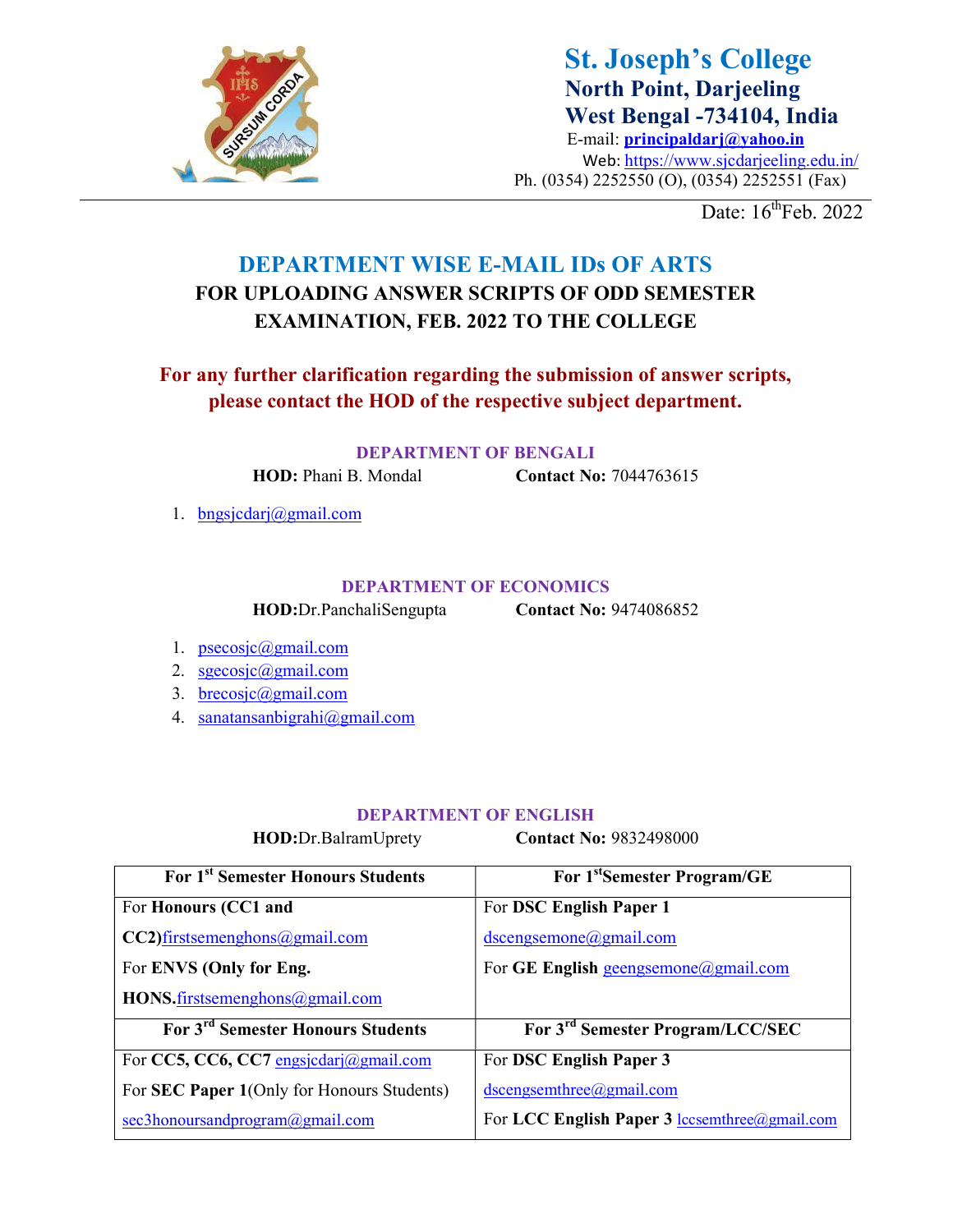

# St. Joseph's College North Point, Darjeeling West Bengal -734104, India

E-mail: principaldarj@yahoo.in Web: https://www.sjcdarjeeling.edu.in/ Ph. (0354) 2252550 (O), (0354) 2252551 (Fax)

|                                      | For SEC Paper 1 (Only for Program)                     |
|--------------------------------------|--------------------------------------------------------|
|                                      | $\frac{\text{secrprogramsem3}(a) \text{gmail.com}}{3}$ |
| For 5 <sup>th</sup> Semester Honours | For 5 <sup>th</sup> Semester Program/GE                |
| For CC11, CC12, DSE(P1), DSE (P2)    | For DSE (P2) dseprogramsemfive@gmail.com               |
| enggensjedarj@gmail.com              | geprogramsemfive@gmail.com<br>For GE                   |

#### DEPARTMENT OF GEOGRAPHY

HOD: Dr. Pribat Rai Contact No: 8972626327

1. For All Papers: geosjcdarj@gmail.com

#### DEPARTMENT OF HINDI

HOD: Ms Emerencia Xalxo Contact No: 6294580473

1. AECC 2 (HINDI): hinsjedarj@gmail.com

### DEPARTMENT OF HISTORY

HOD:Ms. Sumanta Pariyar Contact No: 6295293708

| For 1 <sup>st</sup> Semester Honours                                                                                                                             | For 1 <sup>st</sup> Semester Program                                                                                                    |
|------------------------------------------------------------------------------------------------------------------------------------------------------------------|-----------------------------------------------------------------------------------------------------------------------------------------|
| For CC 1 histassignsec2@gmail.com<br>For CC 2 devikaslama123@gmail.com                                                                                           | For DSC (HISG) history.sjc@yahoo.com                                                                                                    |
| For GE<br>$historyge2(a)$ yahoo.com                                                                                                                              |                                                                                                                                         |
| For 3 <sup>rd</sup> Semester Honours                                                                                                                             | For 3 <sup>rd</sup> Semester Program                                                                                                    |
| For CC 5<br>hhons20@yahoo.com<br>For CC 6<br>pariyar sudahal 68@gmail.com<br>For $CC7$<br>devikaslama123@gmail.com<br>For <b>SEC</b><br>histassignsec2@gmail.com | For DSC (HISG) progsec@yahoo.com                                                                                                        |
| For 5 <sup>th</sup> Semester Honours                                                                                                                             | For 5 <sup>th</sup> Semester Program                                                                                                    |
| For CC 11<br>devikaslama $123$ @gmail.com<br>For CC 12 histassignsec2@gmail.com<br>For DSE 1<br>northbengal1@yahoo.com<br>For DSE 2 northbengal $2$ @yahoo.com   | For GE 1<br>$sudhapari\varphi 21@gmail.com$<br>For DSE 1 devikaslama $123$ @gmail.com<br>For <b>SEC 2</b> pariyarsudha $168$ @gmail.com |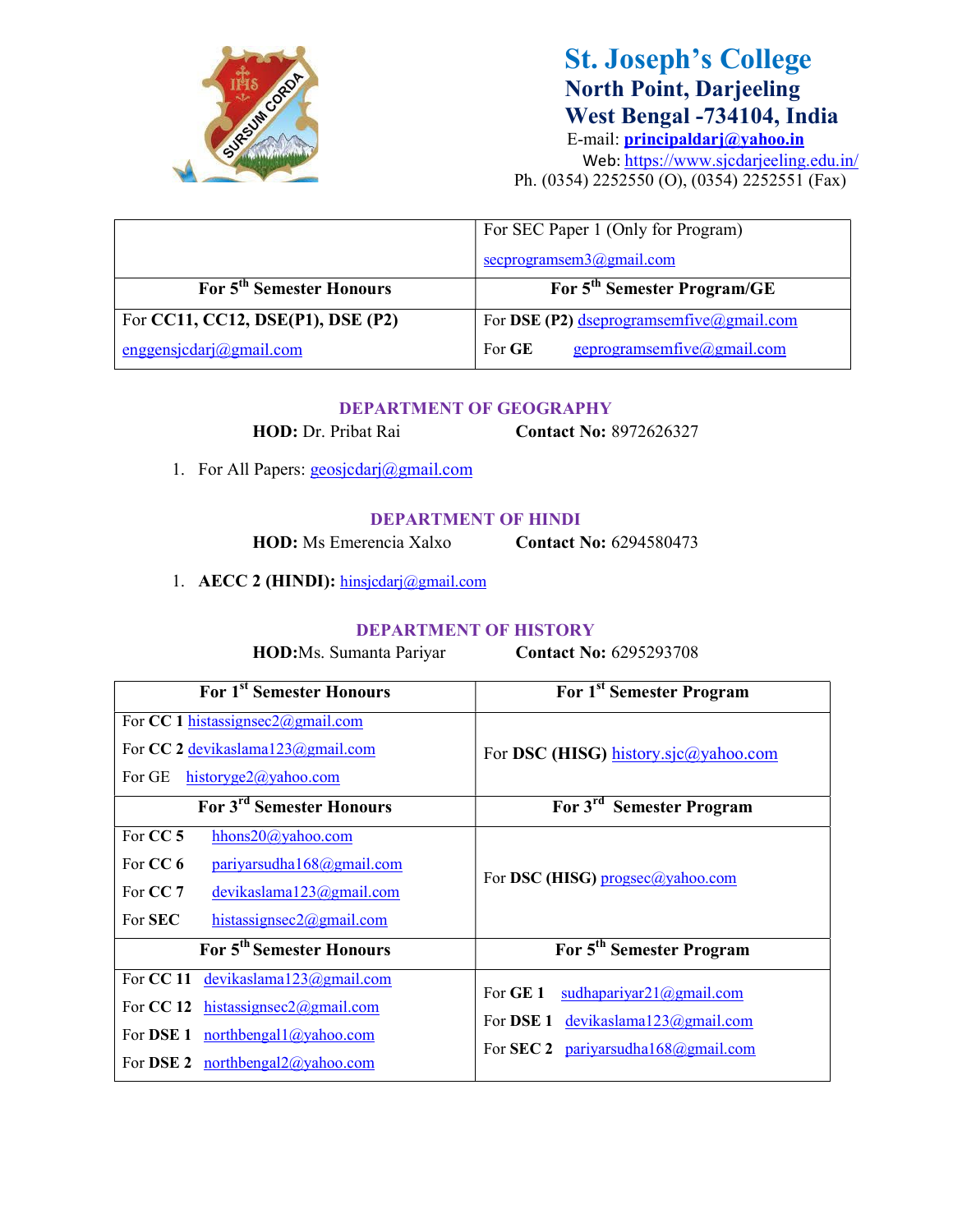

# St. Joseph's College North Point, Darjeeling West Bengal -734104, India

E-mail: principaldarj@yahoo.in Web: https://www.sjcdarjeeling.edu.in/ Ph. (0354) 2252550 (O), (0354) 2252551 (Fax)

## DEPARTMENT OF MASS COMMUNICATION & JOURNALISM

HOD: Mr. Vikarm Rai Contact No: 9832042879

| For 1 <sup>st</sup> Semester Honours          | For 1 <sup>st</sup> Semester Program    |
|-----------------------------------------------|-----------------------------------------|
| $mcj1$ stsemhons@gmail.com                    | $mcj1$ stsemdsc@gmail.com               |
| For 3 <sup>rd</sup> Semester Honours Students | For 3 <sup>rd</sup> Semester Program/GE |
| mcj3rdsemhons@gmail.com                       | For GE: $mcj3rdsemge(a)gmail.com$       |
|                                               | For Program: $mcj \cdot \frac{1}{2}$    |
| For 5 <sup>th</sup> Semester Honours          | For 5 <sup>th</sup> Semester Program    |
| $mcj5$ thsemhons@gmail.com                    | $mcj5$ thsemdse@gmail.com               |

### DEPARTMENT OF NEPALI

| HOD: Dr. Yogesh Pantha |           |                             | <b>Contact No: 9733414867</b>    |  |
|------------------------|-----------|-----------------------------|----------------------------------|--|
|                        | 1. For    | Nepali honours              | $nepalihonoursic(agmail.com)$    |  |
| 2.                     | For LCC   | (Nepali LCC)                | nepaecc2sjc@gmail.com            |  |
|                        | 3. For GE | (Nepali)                    | nepgenric@gmail.com              |  |
| 4.                     | For SEC   | (Nepali)                    | $nepsec4th(a)$ gmail.com         |  |
|                        | For DSC   | Nepali for Program Students | $nepdsc4th$ <i>(a)</i> gmail.com |  |

### DEPARTMENT OF POLITICAL SCIENCE

HOD: Dr. Padam Nepal Contact No: 7908748260

| For 1 <sup>st</sup> Semester (For All) | $s$ emester1.polscnp $@g$ mail.com |
|----------------------------------------|------------------------------------|
| For 3 <sup>rd</sup> Semester (For All) | semester3.polscnp@gmail.com        |
| For 5 <sup>th</sup> Semester (For All) | semester5.polscnp@gmail.com        |